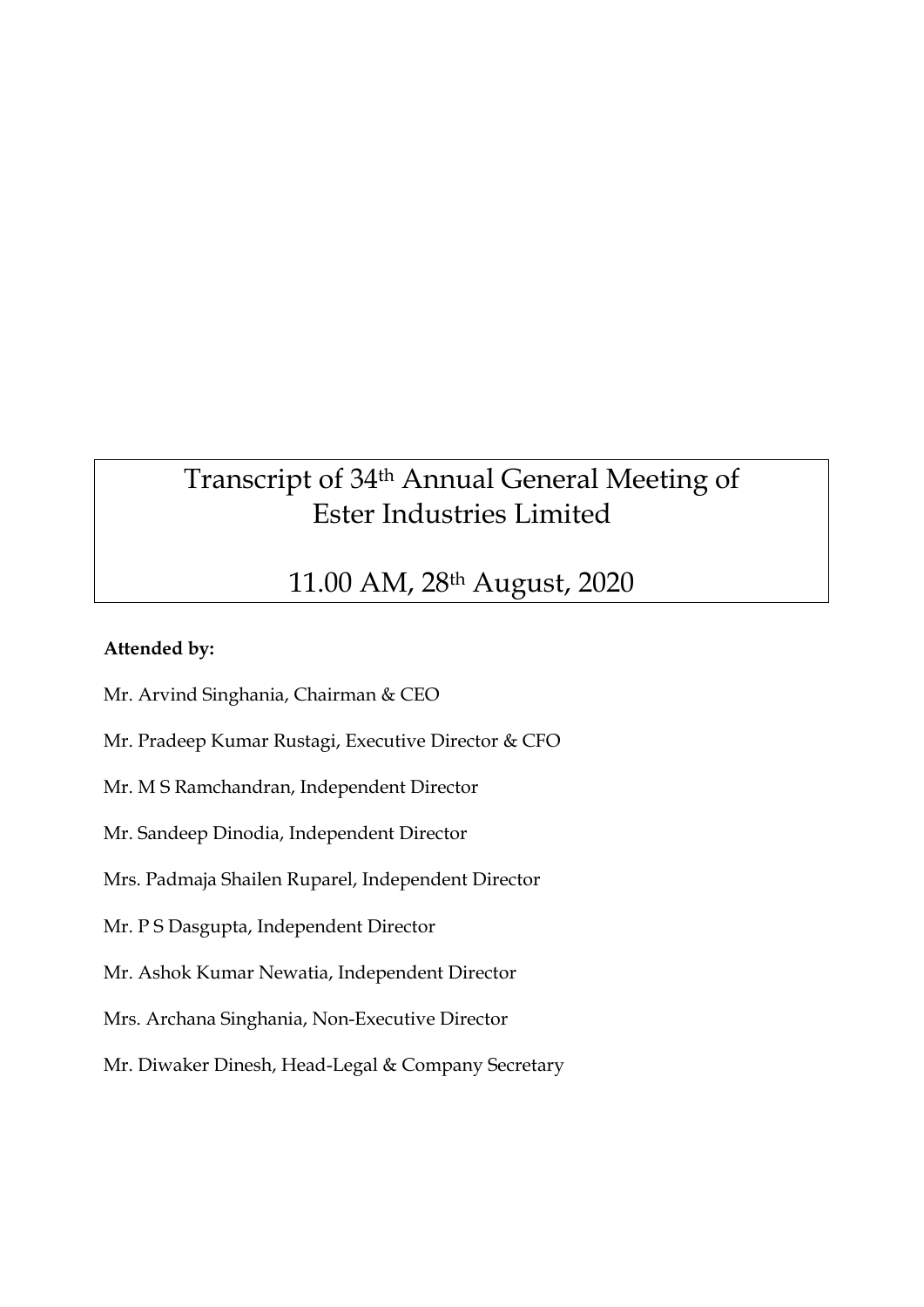#### **Mr. Diwaker Dinesh :**

Good Morning Ladies and Gentlemen,

I am Diwaker Dinesh, Company Secretary of Ester Industries Limited. I welcome all the Directors, Shareholders, and Auditors in 34th Annual General Meeting of the Company.

Ministry of Corporate Affairs has permitted Companies to hold the shareholders Meeting through Video Conferencing and Other Audio Visual Mode due to the spread of COVID-19 virus. Accordingly your Company is holding this Annual General Meeting through Video Conferencing. Please take note that the proceedings of the AGM is being recorded and the transcript of the meeting shall be uploaded on the website of the Company.

Facility of joining the AGM is being made available on first come first serve basis. All members who have joined this meeting are by default placed on mute mode to avoid any disturbance from background to ensure smooth and seamless conduct of the meeting.

I now request the Chairperson to please continue with the proceedings of meeting.

#### **Mr. Arvind Singhania**

Good Morning everyone, welcome to 34th Annual General Meeting of the Company. I am Arvind Singhania, Chairman & CEO of the Company. I am joining the meeting from the Corporate office of the Company at Gurgaon. I thank all the Shareholders, Directors and Auditors for joining this AGM through Video Conferencing. I hope all of you and your family members are safe and in good health.

Since the requisite quorum is present, I call the meeting to order.

With me here, apart from Mr. Diwaker Dinesh, Company Secretary, Mr. Pradeep Kumar Rustagi, Executive Director & CFO, Mr. Girish Behal, Business Head- Polyester Film and Mr. Ayush Vardhan Singhania, Head- Marketing and Business Development are also joining this Annual General Meeting.

Now I request all the Directors who are joining meeting through Video Conferencing, to please introduce themselves. Firstly Mr. M. S. Ramachandran who is Chairman of Nomination and Remuneration Committee

#### **Mr. M. S. Ramachandran :**

Good morning everybody, my name is M. S. Ramachandran. I am an Independent Director on the Board of Ester Industries Limited. I am also a Chairman of Nomination and Remuneration Committee and also the CSR Committee. I am participating from New Delhi.

#### **Mr. Arvind Singhania :**

Mr. Sandeep Dinodia, Chairman of Audit Committee

# **Mr. Sandeep Dinodia :**

My name is Sandeep Dinodia. I am independent director of the company. I am the chairman of the audit committee I am participating in this annual general meeting of Ester industries Limited through video conferencing from my office in Connaught place, New Delhi.

#### **Mr. Arvind Singhania :**

Mr. Ashok Kumar Newatia, Chairman of Stakeholders' Committee and Borrowing Committee?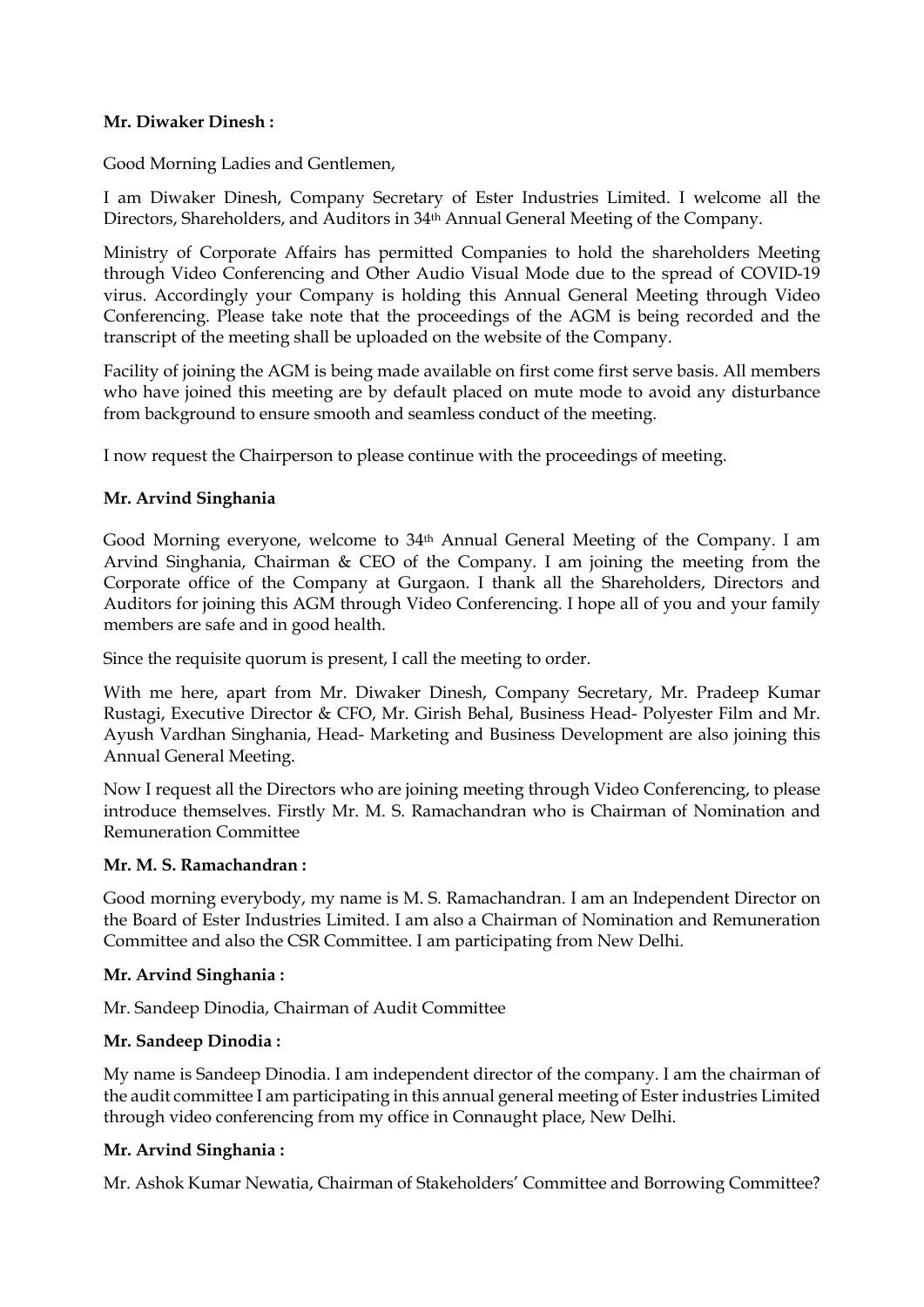#### **Mr. Ashok Kumar Newatia**

I am Ashok Newatia. I am an independent director, and I chair the Stakeholders' Relationship committee and the Borrowing Committee.

## **Mr. Arvind Singhania :**

Mrs. Padmaja Shalien Ruparel

#### **Mrs. Padmaja Shalien Ruparel**

My name is Padmaja Ruparel. I am Independent Director of the Company. I have joined from my residence in Noida for this AGM. Thank you.

#### **Mr. Arvind Singhania :**

Mr. P.S. Dasgupta

#### **Mr. P.S. Dasgupta**

Good morning to all of you. This is P. S. Dasgupta. I am an Independent Director of your company. I am attending this Annual General meeting of your company from my residence in Dubai.

#### **Mr. Arvind Singhania :**

Mrs. Archana Singhania. Can you please introduce yourself ?

#### **Mrs. Archana Singhania :**

I am Archana Singhania. I am non-executive Director. I am attending the meeting from Nainital.

#### **Mr. Arvind Singhania:**

Thank you everyone. Mr. Anand Chand Burman has expressed his inability to join this meeting due to pre-occupation. The Statutory Auditors and the Secretarial Auditors of the Company have joined this AGM from their respective locations.

Due to the spread of Corona Virus Pandemic, the AGM is being held through Video Conference/Other Audio Visual Means. This is in Compliance with the circulars issued by the Ministry of Corporate Affairs. The Company has taken requisite steps to enable members to participate and vote on the items being considered in this AGM.

Since all the members are joining this meeting through Video Conferencing, pursuant to the Circular of Ministry of Corporate Affairs, the facility to appoint proxy to attend and cast vote for the members is not available for this AGM. The Register of Directors, KMP and their Shareholding and other Statutory Registers as required under Companies Act, 2013 are open for inspection by the Shareholders. The Company has received Board resolution from 4 Corporate Shareholders having Six crores eighteen lacs ninety one thousands eight hundred and seventy three equity shares, authorizing their representative to attend the AGM and vote through remote E-voting or Voting at AGM

Notice of 34th Annual General Meeting, Auditors' Report, Audited financial statement for f/y 2019-20 and other reports have been circulated to all the members and also available on the websites of Company and Stock Exchanges. The Statutory Auditor's Report on the Accounts and other matters and the Secretarial Auditors' report do not contain any qualification, observations or adverse remarks therefore with your permission, I take the Notice and the Auditors' report as read.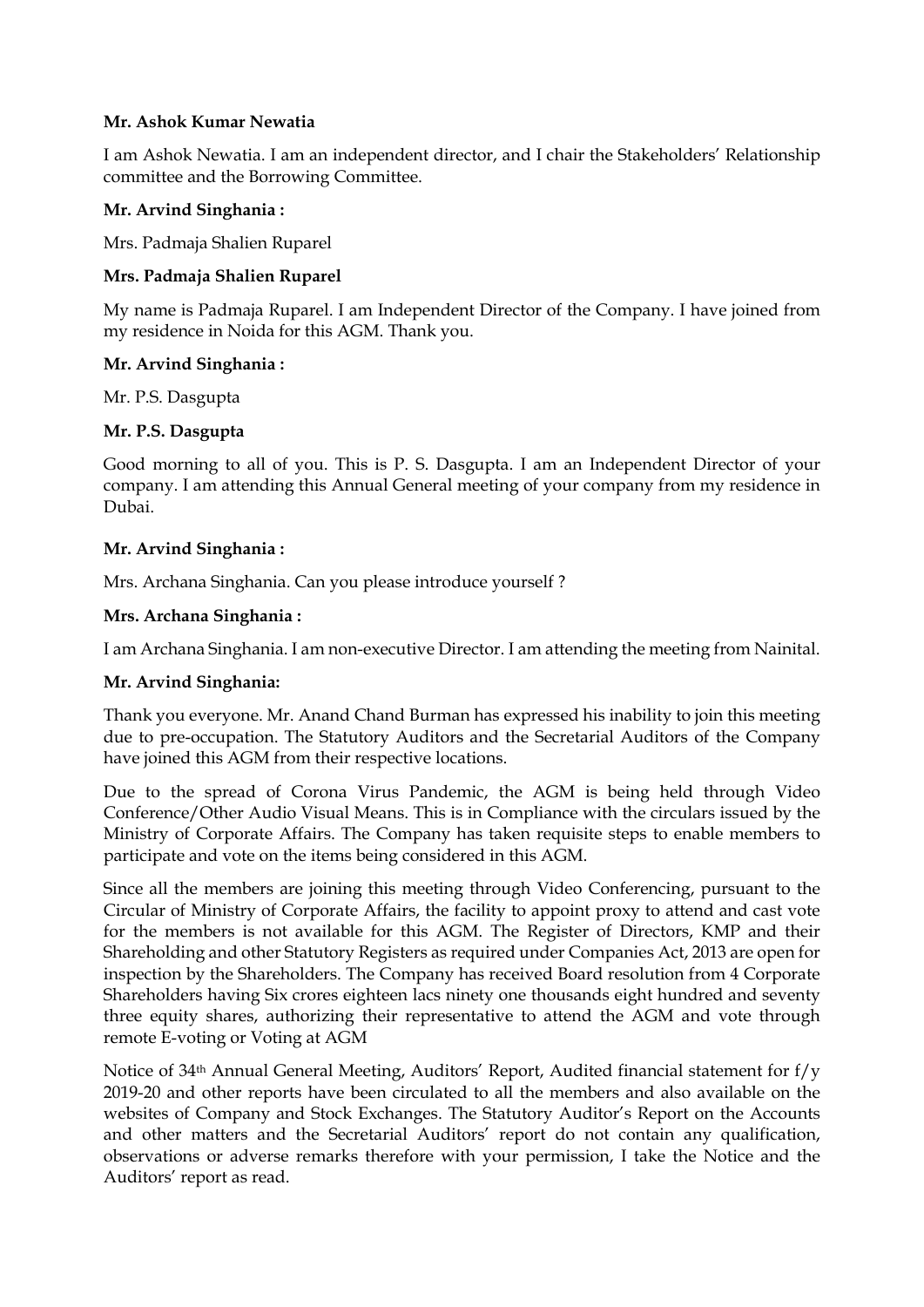Dear Shareholders, I would have very much preferred this meeting and addressing you all in person but given the current situation we have to hold this meeting over a virtual platform. I would like to thank all of you for taking the time out and joining us today from wherever you are and for your continued support to Ester Industries and its management. I hope you and your family are safe and healthy.

FY20 was an eventful year to say the least; possibly one of the most challenging years in recent times. The global economy not only had to withstand the challenges posed by the tariff war between the two economic powerhouses USA and China but the outbreak of the Covid-19 pandemic as well towards the end of the fiscal resulted in paralyzing the overall trade and growth momentum for the year. No surprise then that global economy will contract for the first time since the global financial crisis. FY21 as well is expected to be a challenging year for the global economy, as the Government along with central bankers the world over are faced with the difficult task of containing the spread of the virus while simultaneously ensuring that their economies keep firing. Monetary authorities the world over have acted proactively and boldly towards ensuring that the markets and economy remain well hydrated in terms of liquidity. Most Governments on their part have extended monetary and non-monetary support to the economy as well. Nonetheless, the path to recovery remains extremely challenging. Given that the crisis is largely health related, the ultimate solution to the problem lies in the discovery of a vaccine and effective cure.

Closer home, the Indian economy which was already reeling under the impact of a slowdown prior to the Covid-19 outbreak registered a growth of 4.2% during the fiscal, weakest since the financial crisis hit more than a decade back. The outbreak of the pandemic has severely damaged the main growth pillars of the economy, which is expected to result in de-growth during FY21 as well. Consumption momentum has been impacted as lockdown and social distancing resulted in demand shock. Manufacturing activities as well have been hit badly following the supply chain disruption and labour unavailability. Logistical challenges have impacted exports as well. Lastly, the overall panic and uncertainty following the outbreak of the pandemic triggered some risk aversion amongst investors. Amidst this unprecedented scenario the Government in collaboration with the RBI have responded bravely and acted in a timely manner. Their actions were directed towards protecting the poor and vulnerable, which are impacted the most by the lockdown and economic shocks by providing them financial, food and livelihood support. Their focus was also on protecting the economy and soft-landing with minimum damage so that the companies remain solvent, jobs remain intact and the COVID shock doesn't get amplified into real economy.

During the year, the Government undertook several measures, introduced path breaking reforms towards reviving the economy and investor sentiments. Reduction in the corporate tax rate, restructuring and recapitalisation of banks, increased allocation to agriculture and rural development etc., being some of the key initiatives. The Government also unveiled a Rs.20 lakh crore package during the year to support the economy. The RBI too offered ample liquidity support especially to industries and sectors which were impacted the most – MSMEs and agriculture. Further, the Government's push towards 'Vocal for Local' to achieve the goal of 'Atmanirbhar Bharat' is expected to provide the much needed fillip for reviving the demand for our local home–grown products. In addition the implementation of various structural reforms to address the problems surrounding land, labour, liquidity and laws to kickstart the 'Atmanirbhar campaign' are also very encouraging. Such initiatives are likely to assist every branch of the economy – from demand, supply chain to manufacturing. It will provide an opportunity for the local small scale and medium scale enterprises to demonstrate their capabilities and skillsets. It will also attract the attention of global companies who are now looking for alternatives besides China for setting up their manufacturing base. It provides a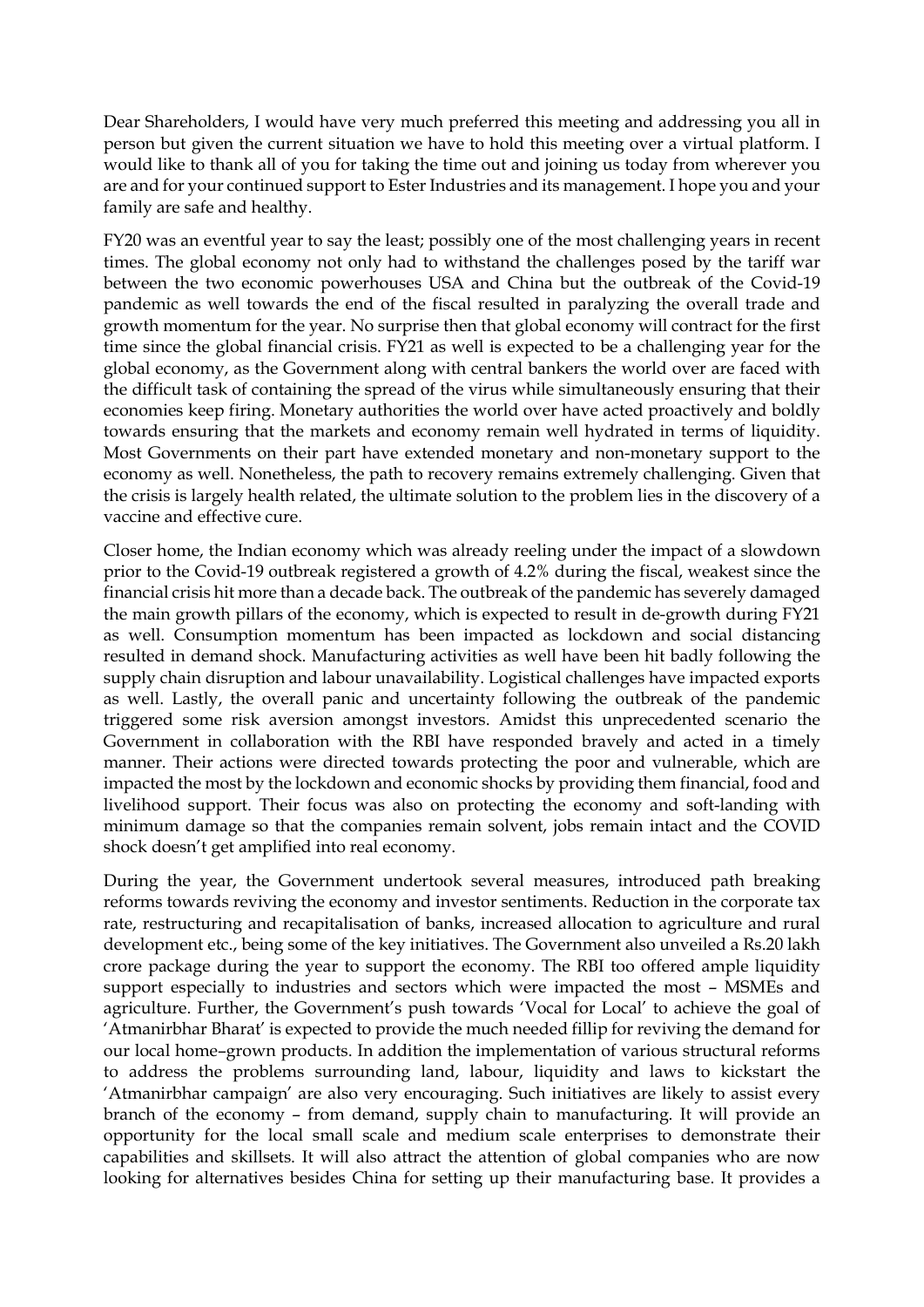good opportunity for us to once again showcase our talent and potential on a global scale. Such actions will also translate to lowering imports and further accelerate the export growth of our country. It will also help improve the export mix by increasing the share of finished products in place of raw materials which dominate at present. The string of reforms undertaken by government has resulted in record FDI investment in the country last year. The overall appeal is to make India shresth in terms of policies, processes and products.

In addition to various steps taken on the economic front, we should also appreciate the many steps taken by Prime Minister, Modi Ji and his team to improve the social fabric of our country. Schemes like 'Beti Bachao, Beti Padhao' underscore the Government's commitment towards bringing about a transformational shift in the way our society looks at the girl child. The campaign has delivered impressive results as can be seen from improved gender mix across districts and states. It has also helped improve environment for women at workplace. Further, initiatives like Direct Benefit Transfer (DBT) scheme based on the Jan Dhan Yojana, the world's largest financial inclusion scheme, has resulted in addition of more than 300 million poor families with no bank accounts into the country's banking system. Ayushman Bharat, the government's universal health insurance scheme for the poor is helping millions of Indian cope with the heavy medical bills. Lastly, Swachh Bharat Yojana has played a crucial role in preventing a larger public health crisis in rural India following the Covid-19 outbreak.

I will now discuss company specific developments. Despite a challenging year, Ester Industries continued to develop its business in a reliable and sustainable manner, building a platform for the future by investing in innovation and research. We delivered strong operating and financial results across all parameters in a very competitive and demanding business environment. These results validate Ester's long term value creation model based on the balanced pursuit of resource-efficient top and bottom-line growth as well as improved capital efficiency.

During the year, we reported a strong profitability growth of more than 200% on the back of strong performance from the Film and Specialty Polymer businesses. EBITDA margins as well improved 800 bps during the fiscal.

Commenting on individual businesses, starting with the Film business, the domestic polyester film market is growing at a healthy rate of 11%-13% on the back of strong demand. The total market size for BOPET films in India today stands at around 5,40,000 tonnes per annum. Volume and realisations remain strong and with raw material prices remaining benign, the profitability is expected to remain stable. Demand momentum post Covid-19, has changed for the better. The new Work from Home culture has resulted in greater consumption which in turn has translated to a significant increase in demand for packaging materials. Aside from the increase there are also newer packaging options opening, smaller packages of ketchup, mayonnaise being some examples. Furthermore demand for hygienic packaging has seen a strong uptick following the outbreak of Covid-19. Expectedly the need for soap, shampoos and sanitizers has grown multifold. Amidst such strong demand momentum, realisations have managed to remain fairly stable and the incremental capacities as well which were commissioned in recent times haven't made any dent in terms of the margin.

With the demand momentum expected to remain strong, we plan to set up an Advanced Polyester Film manufacturing facility in the State of Telangana, through our wholly owned subsidiary Ester Filmtech Limited. The implementation of the first phase of this project entails a capital outlay of Rs. 500 crore and is scheduled to be completed by the third quarter of calendar year 2022. The project will be funded through a mix of debt and internal accruals. We are conscious of the need to maintain a healthy balance sheet and as such will not aggressively fund the project with excessive debt.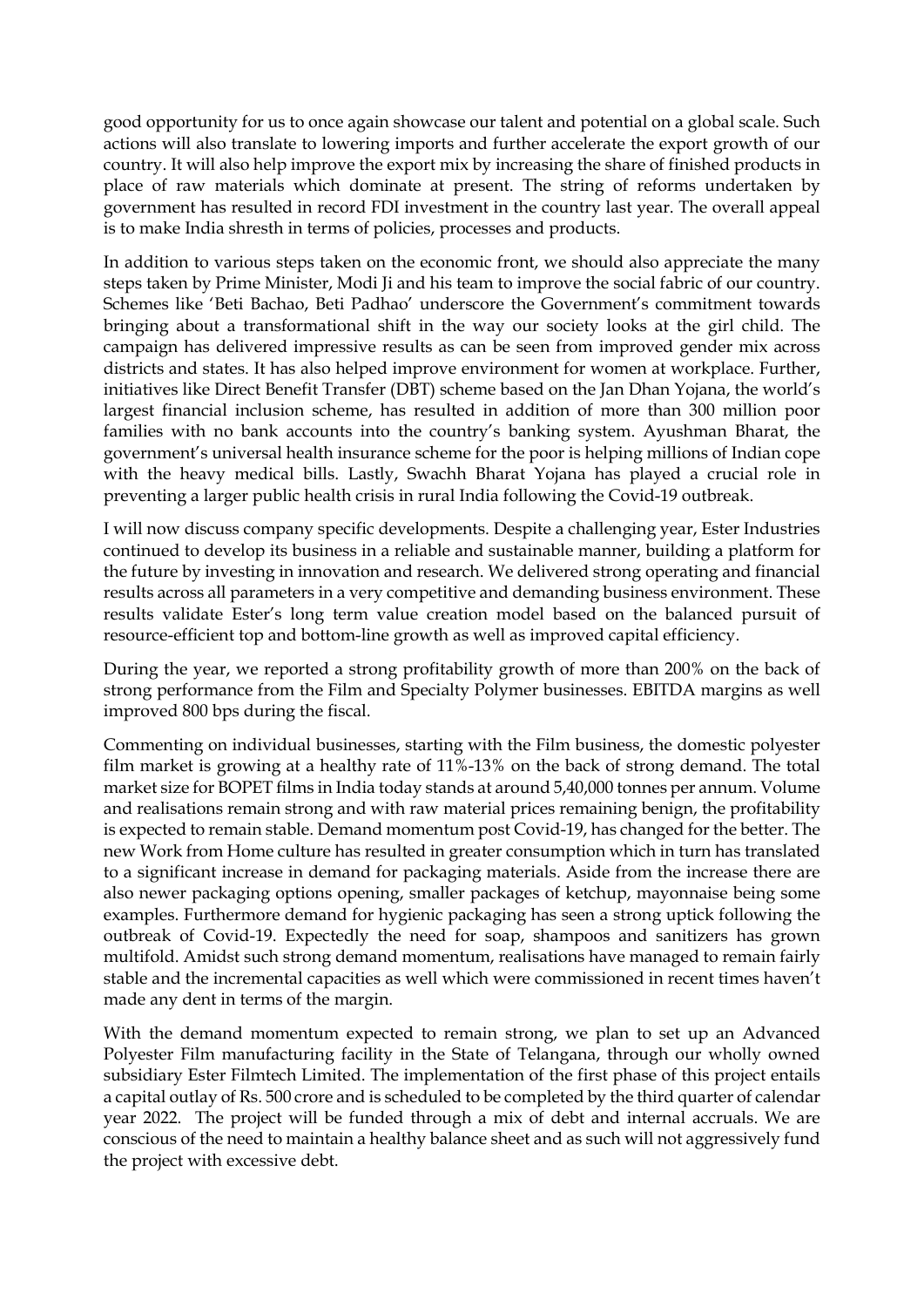The end products of the proposed facility will find its applications in the packaging material and will help contributing towards strengthening the value chain of flexible packaging industry. We also plan to export 20%-30% of the production from this site, which will help Telangana establish its footprint on the global packaging map. Following a lot of deliberation, we decided to zero in on Telangana particularly because of its industry friendly policies and the growth oriented approach demonstrated by Hon'ble CM Sri K. Chandra Sekhar Rao & Hon'ble Minister Sri K T Rama Rao. Initiatives like introduction of TSI-pass which facilitates speedy processing of licences, clearances and certificates required for setting up of industrial undertakings have received positive feedback from the business community as it cuts the bureaucratic delays and helps businesses save valuable time and efforts. No wonder the state has been able to draw attraction from both domestic and international investors.

Reflecting on our performance in the business for the year under review, we reported a volume growth of 11% for the year with overall volume of 58,033 metric tonnes compared with 52,290 metric tonnes for Polyester Film in FY19. Better realisations and efficiencies resulted in higher margins for the business. We are also working towards improving our product mix by increasing the share of value added product in the overall mix and target for it to reach 30% within the next two years. The commissioning of an off-line coater should help us meet the target. Further, the business fundamentals remain strong with no new supply expected to hit the domestic market until the middle of next year, which should help sustain the realisations and margins.

Moving on to Specialty Polymer business, FY20 was a turnaround year for the business with strong growth in revenues and profitability. Our marquee products MB-03 and innovative PBT both witnessed very good off-take. Innovative PBT in fact exceeded the minimum contract volume for the year. Another heartening development has been the traction which we are seeing in our other products. Product pipeline continues to remain healthy and strong. We are also witnessing encouraging progress in the development of another new product for the carpet industry in the US.

Specialty Polymer has evolved well over the years and while we have had our ups and downs in the business, the journey has been truly enriching. We had to start it from scratch – the turnaround time from being a 'thought' in my mind to what we have achieved today – it's truly been really remarkable. I must thank my team members as well who supported me in my decision to create something new, truly innovative. Before commencing the business, I was very clear in my mind that we needed something unique, something which will give us a competitive edge over the others. After the initial years of hardship, we were successful in creating a string of products truly novel with applications across industries. Also they are patent protected, so no one can replicate them. The first few years after the product launch as well were understandably a bit soft, given that clients were a bit hesitant to try something totally new. After few iterations though, having tested the product on a pilot basis first and after being satisfied with its efficacy and usage we received the final go ahead from the customers which got translated into confirmed orders and revenues. Volumes as well have been steadily rising.

While the momentum may soften in FY21 due to Covid-19 challenges, business fundamentals remain strong which should help regain any lost ground. The long term prospects of the business remain extremely positive. We have a good business model – patented business, which eliminates the threat of any competition. Plus the margins as well are highly lucrative in this business. We continue to invest in innovation and R&D which is one of our core strength and which helps us to maintain a strong and healthy product pipeline.

Moving on to Engineering Plastics business, FY20 was a challenging year given the weak demand from the end user industries. Auto segment, the largest end user segment in the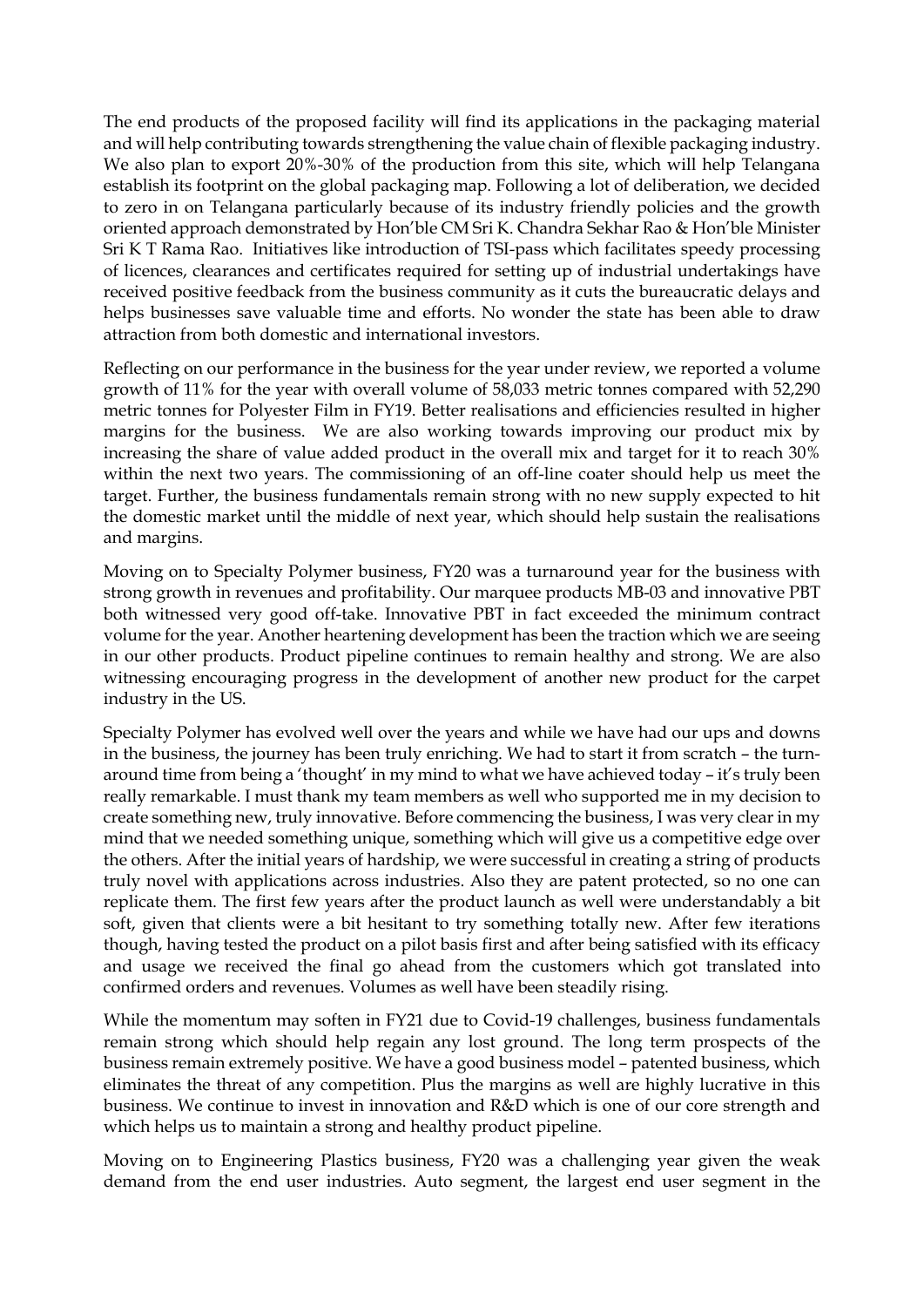domestic market witnessed a 5-year low, declining by 18%. Electrical and OFC segments also experienced a slowdown on account of sluggish infrastructure development and liquidity issues. We also consciously stayed away from lighting segment given its severe liquidity issues. Volumes for the year de-grew by 10.1% while in value terms it was lower by 17.4%. Sales volumes of EP compounds (catering to end-use segments such as automotive, electrical & electronics and appliances) registered a negative growth of 1.8%, whereas volumetric sales to the Optical Fiber Cable industry declined by 22%. On the positive side, we grew our sales in the Appliance segment following addition of a new customer and also maintained its steady exports growth journey, with volumes into the Exports market registering a growth of >30%.

Given the near term challenges, our focus during FY21 would be towards customer/market retention, working capital & fixed/variable cost management and supply chain initiatives for business continuity, whilst minimizing business exposure. We would also be working towards improving the product mix by increasing the share of value added products in the overall mix. Such efforts would make us agile and future ready to tap the revival in the segment. With a major portion of raw material for Engineering Plastics being imported, we are also considering the option of shifting EP manufacturing closer to a port to derive significant savings in-bound as well as out-bound logistics cost. This will also result in substantial reduction in working capital cycle & cost.

The long term prospects of the business though remains steady, Auto sector is likely to witness a sharp pick up following greater preference for personal mobility in the post covid-19 era. Also Government's push towards digitization is expected to drive the demand for optical fibre.

In addition to the above, as most of you must be aware we had also embarked on a cost rationalization program few years back with the objective of cutting down on the unproductive expenses and improving efficiencies. We identified the cost centres, used technology, innovation and other unique ways of working to radically optimise the cost base. We also worked towards embedding a culture of cost optimization and incentivizing continuous improvement. We had to rethink our strategy and cost for delivering a strategic change and putting in place operational capabilities to deliver our desired objectives. The improvement in margins and profitability for the year vindicates the success of our strategy.

Lastly, we have been also working towards strengthening the balance sheet by consistently repaying external debt. In comparison to interest bearing debt of Rs. 142 crores as on 31st March 2020, interest bearing debt as on 30th June 2020 stood at Rs. 99 crores comprising of term debt of Rs. 73 crores and working capital debt of Rs. 26 crore. Interest-bearing debt as a multiple of EBITDA stood at  $0.47x$  as on  $30<sup>th</sup>$  June 2020 in comparison to  $0.72x$  as at  $31<sup>st</sup>$  March 20. We are confident of maintaining gearing ratio at prudent level going forward. From liquidity perspective as well, given our strong position we didn't avail the moratorium scheme offered by the RBI.

To conclude, we remain positive on the business. We believe we are on the cusp of a new growth phase. Long term growth drivers largely remain intact for all the three businesses. While the near term run rate may be somewhat benign, we expect strong growth over medium to long term. Film business is expected to perform well during the coming years on the back of consistent demand. Further, our efforts towards improving the product mix should help the profitability of the business to remain healthy. Specialty Polymer business as well after delivering a stellar performance during the year is expected to perform well over the coming years. Covid-19 related headwinds though may impact the growth momentum in near term. Product pipeline continues to remain strong offering good visibility in years to come. Further, good demand for products besides MB-03, innovative PBT, cationic dyeable master batch and the new product for carpet industry augurs well for the business. Engineering Plastics business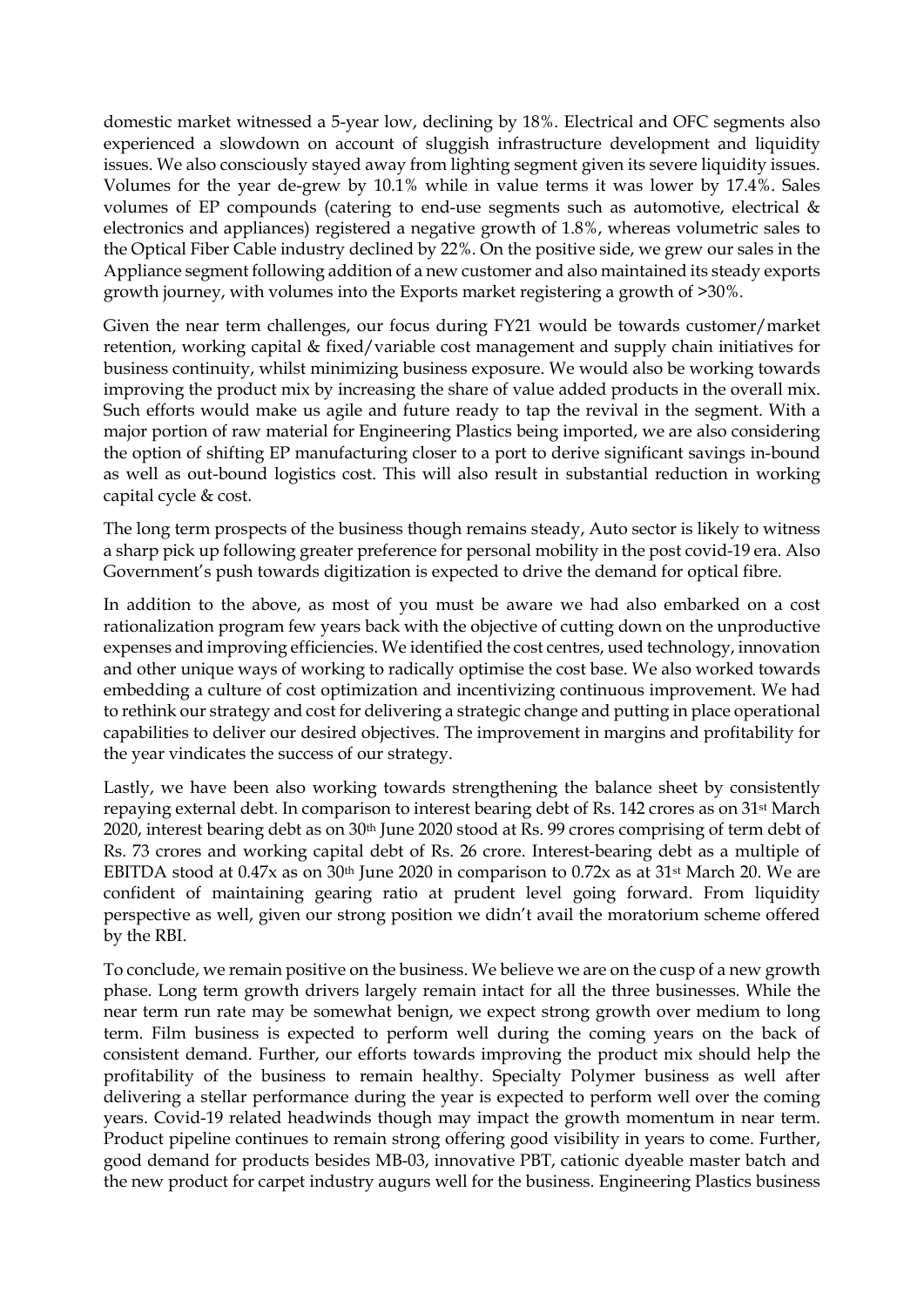as well should contribute to the overall growth of the business. Despite the near term challenges, the business fundamentals continue to remain strong.

Lastly, I would once again like to thank all of you for your continued faith in Ester Industries and its management. I wish you and your family members all the best.

Thank you

#### **Mr. Diwaker Dinesh :**

Thank you Sir

#### Dear Shareholders

In terms of Companies Act, 2013 and the Listing Regulations, the Company had provided remote e-voting facility through the system of CDSL to shareholders. The remote e-voting period commenced at **9:00 am 25th August, 2020 and ended at 5:00 pm 27th August, 2020**. Such members, who have not already cast their vote through remote e-voting, can cast their vote now during this meeting through e-voting facility by visiting the CDSL voting page. The voting is opened and shall remain open till 15 minutes after the conclusion of this AGM.

Mr. Akash Jain, Company Secretary in Practice has been appointed as the Scrutinizer to scrutinize the vote cast at remote e-voting and Voting at this AGM. Since the meeting is being conducted through Video Conferencing and the resolutions stated in the Notice of AGM are already put to vote through remote e-voting, there will be no proposing and seconding of the resolutions. Scrutinizer shall immediately after the conclusion of voting at the AGM, unblock the votes cast through Remote e-voting and voting during AGM and make a consolidated Scrutinizer's Report of the total votes cast in favour or against, if any. The results of the e-voting & the voting at AGM shall be declared within 48 hours of the conclusion of this AGM. The Results declared along with the Scrutinizer's Report shall be placed on the website of the Company as well as on the website of CDSL and Stock Exchanges.

In the Notice of this 34th AGM, 8 resolutions have been proposed for the approval by the members. There are 3 Ordinary Businesses and 5 Special Businesses.

#### **Ordinary Business**

**Item No. 1** To receive, consider and adopt the Audited Financial Statements for the financial year ended 31st March, 2020 together with the reports of Directors and Auditors thereon.

**Item No. 2** To declare final dividend for the financial year ended 31st March, 2020 @ 50% on the equity shares of the face value of Rs. 5/- each i.e. Rs. 2.50/- per share

**Item No. 3** To appoint a Director in place of Mr. Arvind Singhania who retires by rotation and being eligible, offers himself for re-appointment;

#### **Special Business**

**Item No. 4** Ratification of Remuneration of Cost Auditor for financial year 2020-21

**Item No. 5** Appointment of Mrs. Padmaja Shailen Ruparel as Independent Director of the Company

**Item No. 6** Re-appointment of Mr. Arvind Singhania as Managing Director of the Company and designated as Chairman & CEO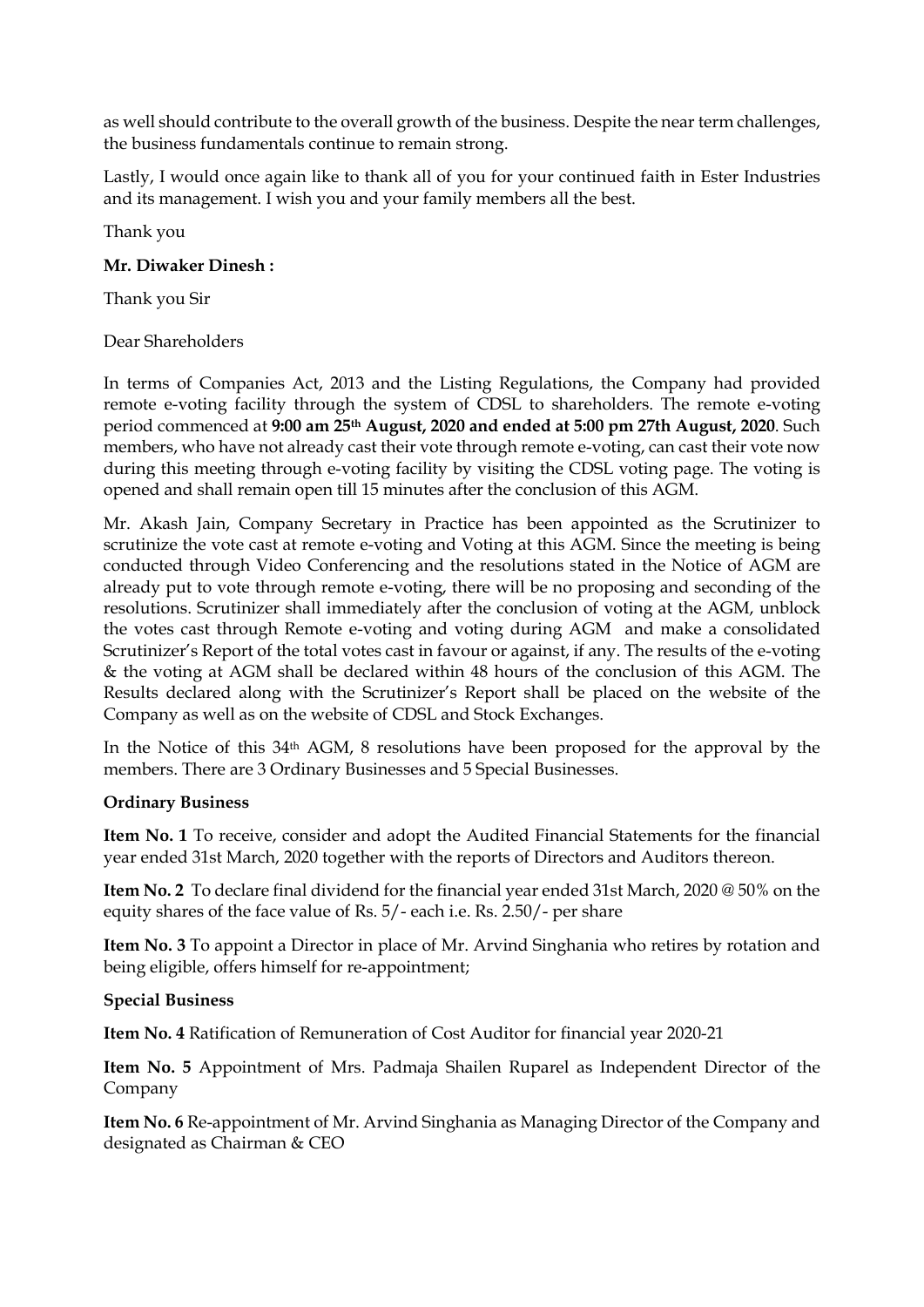**Item No. 7** Re-appointment of Mr. Pradeep Kumar Rustagi as Whole-Time Director of the Company and designated as Executive Director & CFO

**Item No. 8** Re-appointment of Mr. Ayush Vardhan Singhania as Head – Marketing & Business Development. It is a related party transaction

Resolution No 1 to 5 have been proposed to be passed via Ordinary Resolutions and Resolution no. 6 to 8 have been proposed to be passed via Special Resolution.

Now we will begin with question-answer session. Only such Shareholders who have sent their queries in advance or have registered for speaking at the meeting as mentioned in the Notice of the AGM shall be eligible to raise their query and speak at the meeting. To start speaking, the Shareholders are requested to switch on their video mode. If such Shareholder is not able to join through video for any reason that member can join through the audio mode only. The Shareholders are advised to use headphone for Clear Video & Audio and switch off other background applications, if any, running. If there is connectivity issue for any speaker shareholder end we will request to next speaker shareholder to speak. Once the connectivity improves, we will call again the registered speaker shareholder. We request to speaker shareholder to kindly limit speech to 3 minutes.

I shall now announce the name of the Shareholders one by one who have registered themselves for speaking.

First is Mr. Kanwar Inderpal Singh Sahni

#### **Mr. Kanwar Inderpal Singh Sahni :**

I would thank to Mr. Arvind Singhania and Management of Ester who have performed so well in the last financial year. I really never thought that Ester will perform so well in last financial year. Coming to my query, I just want to know what exactly, we are having such a great margin in Speciality polymer division of 30%-40%. I just want to know what exactly, the future growth in that sector and how exactly are export orders towards the United States after the Covid situation.

Second Arvind ji you had come on the CNBC few days back and had commented that your margins have dropped in all the divisions. I just want to know what exactly the dropping margin in current scenario.

Third that you are coming up with a very large capex of Thirteen hundred crores. Coming to the size of the Company very small company and we are planning the thirteen hundred crores expansion. What exactly is the outlook in today's scenario and how will you fund it. You told that in your speech that you will be funding in through debt and internal accruals. Our accruals are just one hundred and thirty crores in total. Well I just want to know how are you going to be funding mix of our expansion and why are we doing such an expansion in the current scenario.

Do you think that it will be fruitful for us in the future time and what would be our dividend policy after such an expansion ? Because I believe there would be such a debt, or how will you be maintaining such a healthy dividend declared this time. Two small issues. Arvind ji you are such a dynamic person. Why exactly have you drawn 14.5%of total profit as remuneration. In this current scenario, everyone is really conserving resources and you have drawn 14.5% of total remuneration as total profit. Ramachandran ji Independent Director, kindly comment on that. One more thing that you have traded some share with Vettel International and few of the shares were bought by the Promoters in off market trade in last financial year. I just want to know that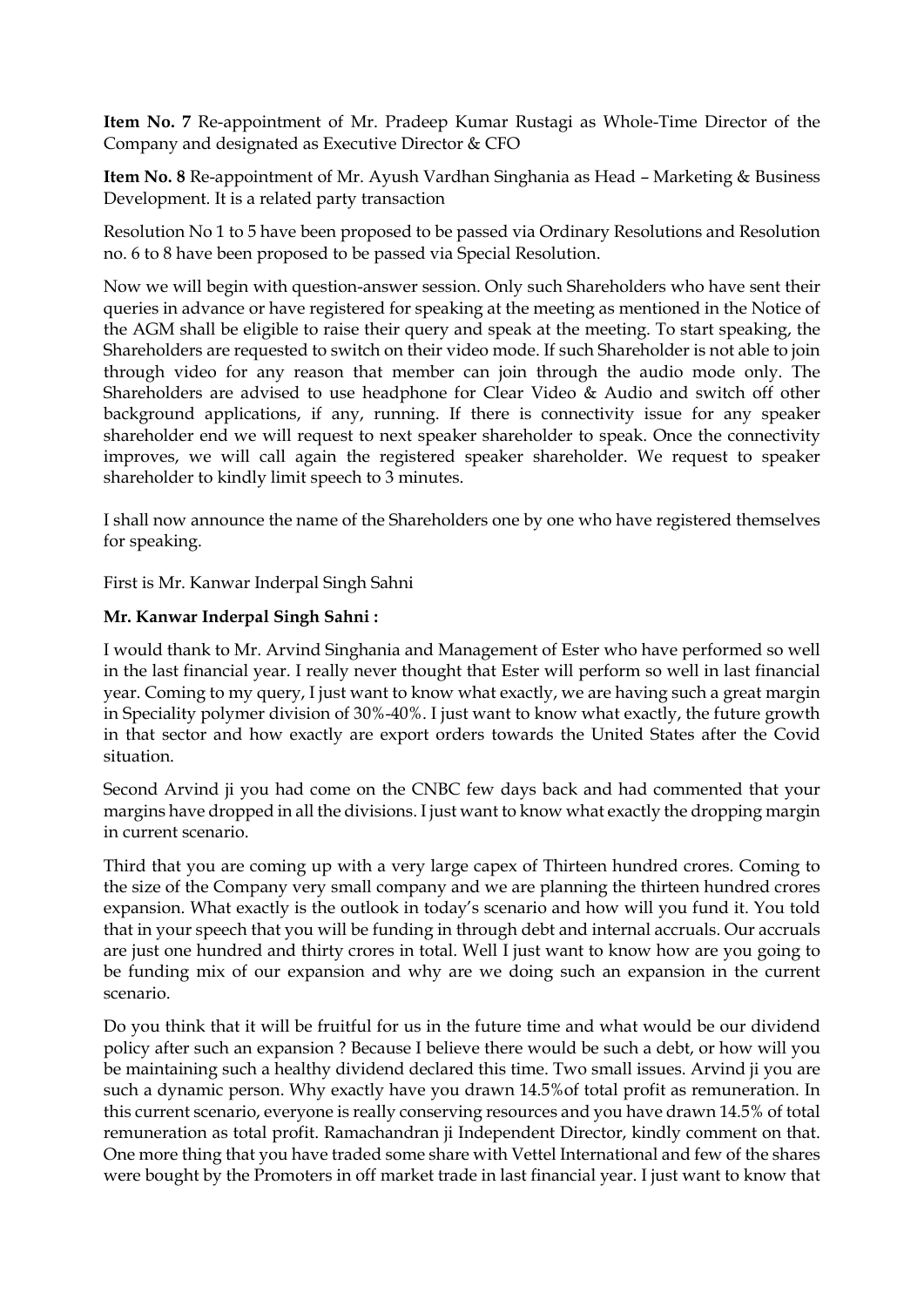these shares will come into market or are there any arrangement between Vettel and you that the shares will be bought back by the promoter as this will give some respite to the shareholders if shares don't come into the market. Thank you.

## **Mr. Arvind Singhania :**

Mr. Sahni, thank you very much for the compliments that you have paid us and we hope that we will be able to meet your aspirations going forward as well in the future. And I'm very confident about doing that.

First of all, you ask about the future for SP as I already mentioned in the chairman speech, we are very bullish about the future for specialty polymer division in Ester industries. In Fy 20, we grew the business by more than hundred percent at seventy four crores turnover with the EBIT margin of more than thirty five percent corresponding when we compare it to only thirty four crores in Fy 19. Fy 20 would have been a brilliant year for SP business as well had it not been for the COVID-19 pandemic, but the fundamentals of the business remain very strong and the shareholders can expect a phenomenal increase in this business going forward over the next three to four years we are very sure that this COVID-19 problem is going to end in the next few months, maybe a year and as soon as that happens and the business returns to normally in US, the dip that has taken place in FY 21, will rebound very strongly. The future rest assured remains very very strong.

Coming to your second point on the CNBC that I mentioned about the margin drop the margin drop, didn't happen across the board and all the products, it only happened in polyester film and we believe that this is only a short term phenomena because demand supply remains matched. We don't expect any further drop in margins and, in fact, we may see the margins go up again very, very quickly. As far as the Capex is concerned, yes we have plans of making of thirteen hundred and fifty crores, but that is over three phases. Only the first phase for five hundred crores has been approved by the board as of. Now, the balance is yet not being proposed to the board or cleared by them. The second and third phases will only be taken on, once we are successfully implemented the first phase and that our liquidity position is strong, we will not over leverage Ester Industries balance sheet with excessive debt to chase growth. Rest assured on this. So this thirteen hundred and fifty crores is only a plan in three phases. It is not a fixed plan to implement straight away. Only the first phase of five hundred crores, which has been approved by the board is being implemented. The second and third phases are open. They are not in implementation phase as of now and will only go into implementation phase once implemented the first phase, and we have enough liquidity without leveraging the balance sheet excessively where we go into the second and third phases.

Why the Capex ? Well, every company needs to grow. Today, Ester has a very under leveraged balance sheet. The debt level is better than prudent for a one thousand Crores company with cash accruals of about hundred and fifty crores a year and debt levels at less than a hundred crore. It is the ideal time for Ester to grow. If I don't grow, the shareholders will ask me why you are not growing and why not now, this is the best time for us to grow. We have literally, no debt on our books. We are fully capable of taking a little bit of debt. The rest will be funded by internal accruals. Every company needs growth without growth. Without growth, Companies will die and we are not overextending ourselves by making this capex.

As far as the dividend policy is concerned, we have very clearly stated that we will distribute twenty percent of the profits of the company. Whatever are profits twenty percent of that we will try to distribute and we will stick to that. Hopefully the profits will continue to grow and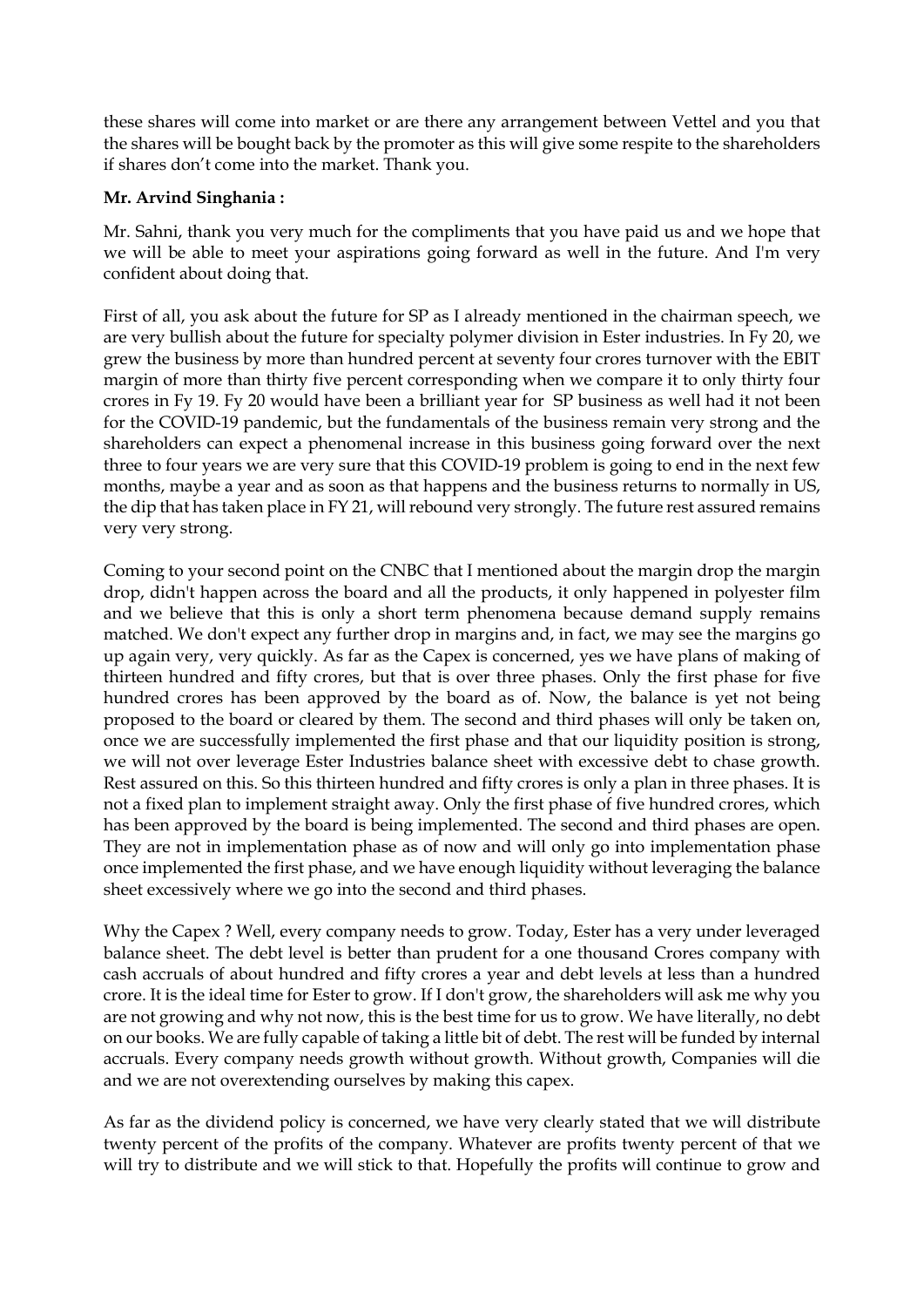you and the shareholders will continue to get benefit of more and more dividend. As far as, the remuneration is concerned, I don't know where you got the number of 14.5%, company law restricts that at 10% and we are remained within that. However, having said that I would also like to make a very clear cut statement that this ten percent will not be limitless. That means if the profits go to three hundred, four hundred crores , the management will not continue to take ten percent of the absolute profits. We will put a cap on the remuneration and the commissions that the management will take, and we will come up with a policy on that very soon as well. As far as, Vettel International shares are concerned, yes the management bought about four lacs ninety thousands shares a couple of weeks ago and this was an off market transaction. These shares, the management is going to keep, has no intention or selling in the market. We at the management has no deal or no contract or any understanding with Vettel International to buy a shares from them. It will happen as in when it happens when they are in a position to sell and we are in a position to buy. These transactions have happened, but we do not have any long term, a written or unwritten understanding on this account.

Thank you and I hope I being able to answer your queries.

#### **Mr. Diwaker Dinesh :**

Thank you Sir. The next question is from Mr. Prabhjot Singh Sahni.

#### **Moderator :**

Mr. Prabhjot Singh Sahni has not joined

#### **Mr. Diwaker Dinesh :**

Ok. The next shareholder is Mr. Lokesh Gupta.

#### **Moderator :**

Mr. Lokesh Gupta is not present at AGM.

#### **Mr. Diwaker Dinesh :**

Okay, sir we have received some questions through email. I would request to the chairman to please answer the question that we have received offline.

#### **Mr. Arvind Singhania :**

So, there were some questions received from shareholders on email offline, and I wish to answer those questions for the benefit of all the shareholders.

One of the question was raised by. Mr. Prabhjot Singh Sahni.

Question by Shareholder - I wish to discuss the Covid effect to the performance of the company.

The answer to your question Mr. Sahni.

Revenues during the quarter ended June 2020 were largely impacted by the lockdown led manufacturing and supply disruption. It is necessary to mention that though revenues during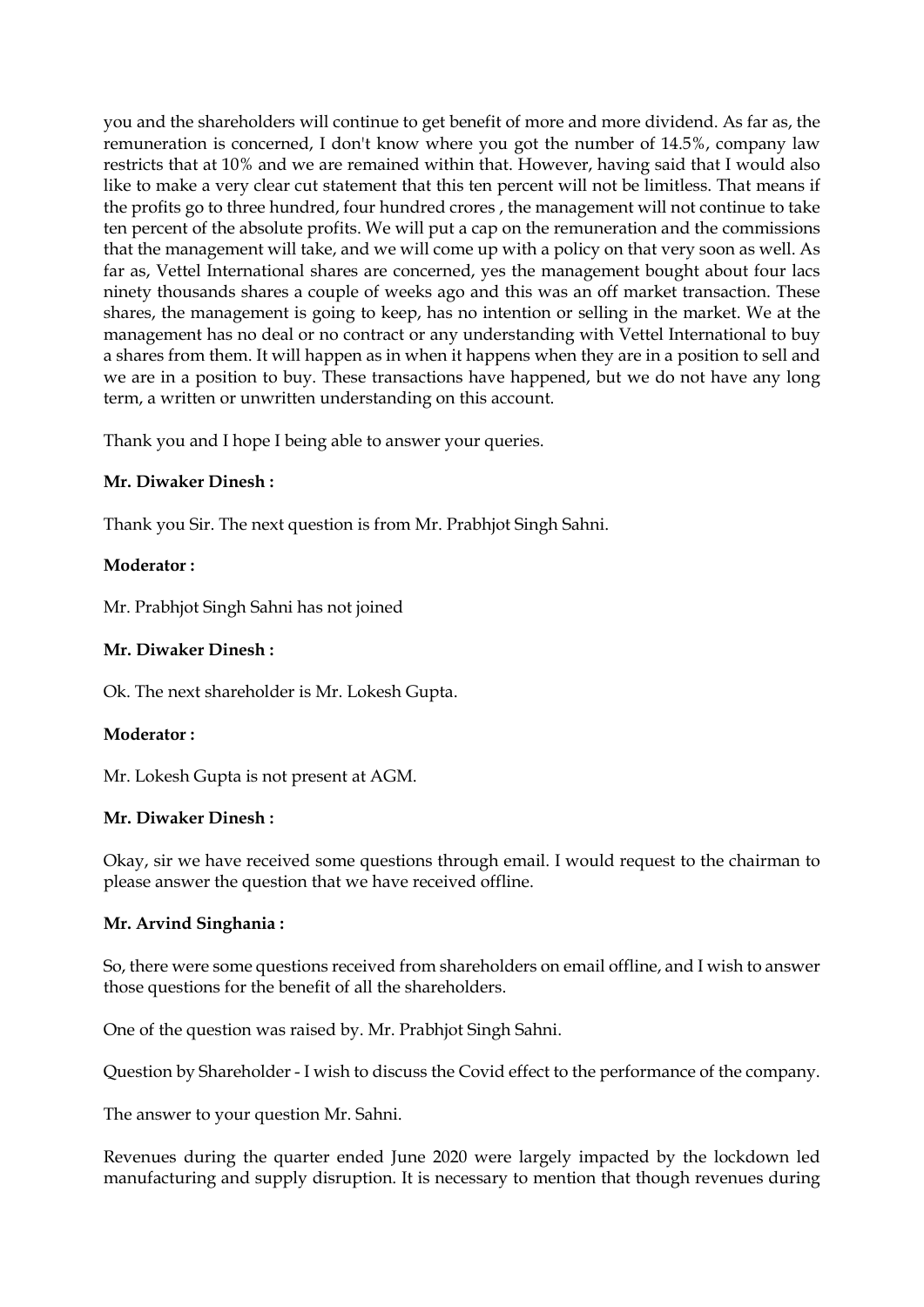June 2020 quarter were impacted due to Covid – 19 but profitability of the Company was not impacted due to margin improvement in Films. The business has picked up pace again and like June 2020 quarter, we will be performing well for the rest of the year.

Film business - Revenues for the quarter were lower largely due to lockdown related challenges. As a result, we lost about 1600 MT (amounting to about Rs. 20 crores) top line of sales in the month of April 20. However, since May 20, we are running our plant at full capacity. Film business has seen good traction again on the back of strong demand. While domestic demand has been growing at healthy pace of 11- 13% pa, we are also witnessing a further upsurge in demand due to Covid – 19. It appears that there is a shift towards packaged products for health, hygiene and safety reasons. Margins during the June 2020 quarter improved over corresponding quarter last year and previous quarter resulting into sustained profitability despite lower volume of sales. We expect the business momentum to continue on the back of strong domestic and international demand.

Performance of Specialty Polymer business, consequent to the pandemic and the increasing restrictions in customer markets, was muted though we are confident about long term prospects of the business as fundamentals remain strong.

Performance of the Engineering Plastics business was sub-optimal owing to suspension of operations due to softness in the application industry segments. However, return to normalcy has been faster than expected as we have been able to achieve normal level of operations in the month of July & August 2020. Though overall situation in the near term continues to remain challenging for the business, we are nonetheless undertaking steps towards reviving the business by improving the product mix and rationalising expenses.

Then the second question was performance of second project of specialty polymers unit.

The board had approved the establishment of a second project in the specialty polymer business. That is the, R-PET project, but due to certain regulatory compliance and business related issues, we have put this project on hold. We are also assessing the impact of COVID-19 on this R-PET project. So, right now the project remains on hold and will be undertaken once we are completely clear of the issues facing us at the moment on this.

The third is capacity utilization of the business facilities, capacity utilization during Fy 19-20 is as under –

Chips – CP Plant – 98% Chips + Specialty– Batch Poly – 22% Film – 102% Metallized Film – 83% EP – 70% Then we also received some questions from another shareholder Mr. K C Poovana.